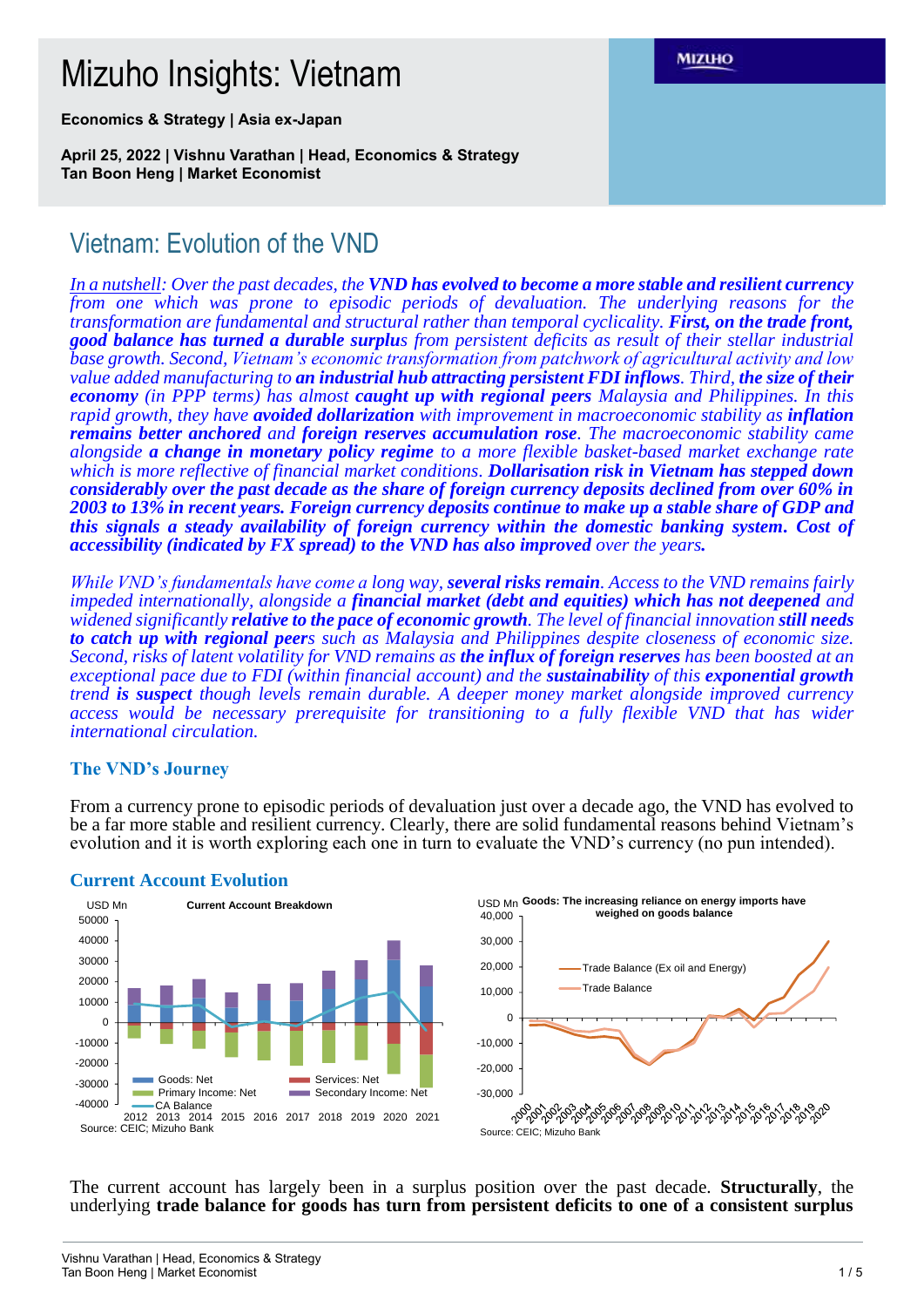since 2012 as a result of **strong fundamental industrial support base** in the Vietnamese economy.

However, alongside these structural improvements, one of the remaining **weakness is Vietnam's increasing reliance on imported energy sources** which drags the goods balance. This weakness though is an expected consequence of the industrial establishment in Vietnam outpacing that of domestic energy development and associated infrastructure investments. The latter understandably require greater amount of domestic funding, coordination and expertise which were rather lacking relatively compared to inflows of foreign investment into the country by MNCs with historical experience and technical know-how.

#### **Vietnam's Industrial Evolution**



Vietnam's economy has strengthened in an emphatic manner over the past decade evolving over the last decade from a patchwork of agriculture activities and low value added good production to the current industrial hub and attractive FDI destination among ASEAN peers. This is evident with the industrial sector grabbing a large share of economic activity even as GDP expands at a rapid pace, as the agricultural sector's share dwindles. On purchasing power parity basis, **Vietnam's GDP has grown 1.8 times from 2010** and has narrowed the gap with regional peers significantly from **being 60-70% the size of Malaysia/Philippines in 2000 to near 90% their economic size in 2020**.

In this evolution, the government was able to overcome the dollarization of the economy. This corresponded with improvements in the macroeconomic environment and a steady accumulation of foreign exchange reserves.



Macroeconomic **policy management has also come a long way** as inflation is now more well anchored which helps preserves the real returns of assets and in turn translating to VND stability. The State Bank of Vietnam's efforts to adopt a **relatively more flexible exchange rate regime in 2016** by using nominal effective exchange rate framework with a basket of 8 currencies to set **daily reference rates** based on historical previous day trading outcomes. This allows a more market based exchange rate regime and **prevents speculative hoarding of foreign currencies** under an occasionally adjusted fixed rate.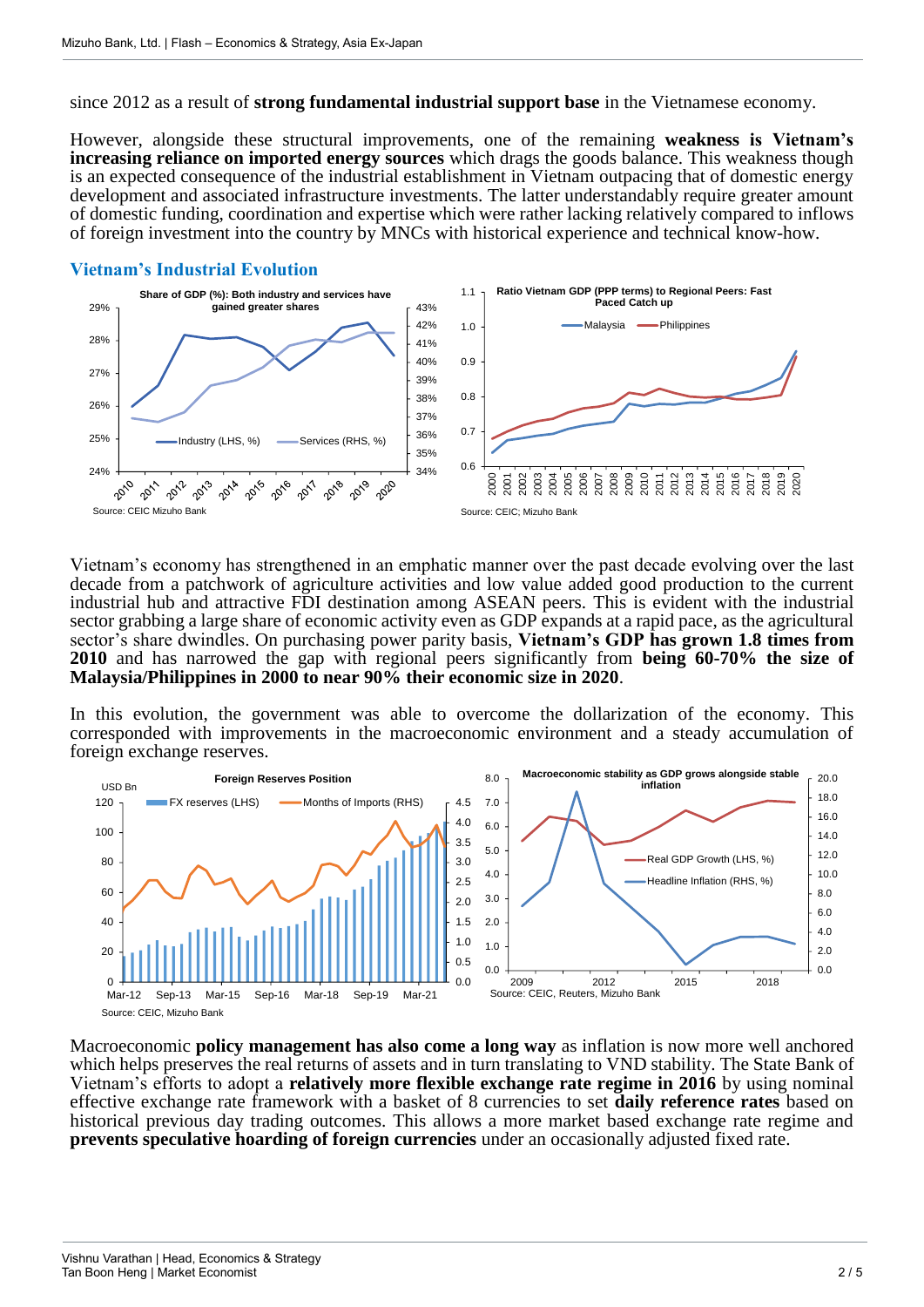





**Therefore, dollarisation risk in Vietnam has stepped down considerably** over the past decade as the share of foreign currency deposits declined from over 60% in 2003 to 13% in recent years with **improvements in macroeconomic environment** enabling the VND to function as a **good store of value**. **On the other hand, foreign currency** deposits continue to make up a **stable share of GDP** signals a steady availability of foreign currency within the domestic banking system as **foreign currency deposits grew alongside VND deposits**, albeit at a more moderate pace. **Cost of accessibility to the VND has also improved over the years** as the bid-ask spread has decline to levels comparable to regional peers.

## **VND – More Flexible and Resilient but Far From Freely Floated**

While risks surrounding the VND have greatly reduced over the past decade, the question is whether this means that the VND is elevated to the status of freely traded currencies? First, the VND remains largely a rather heavily managed float rather than a complete free float. Access to the VND remains fairly impeded internationally, alongside a **financial market (debt and equities)** which has **not deepened and widened significantly relative to the pace of growth of its economy**. The level of financial innovation will still need to catch up with regional peers such as Malaysia and Philippines despite closeness of economic size.

The lag of financial market development is a relative one, partly due to the fact that much of their **industrial growth has been inorganic via the strong infusion of foreign capital over a short span** of time. The industrial sector has evolved to one of satellite manufacturing bases for the likes of Korea, Japan and Taiwan. The good news is that this trend should continue over the medium term and entrench further to allow for the domestic industrial sector to flourish.



Second, **risks of latent volatility for VND remains** as the **influx of foreign reserves has been boosted at an exceptional pace due to FDI (within financial account)** and the **sustainability of this exponential growth trend is suspect** though levels look to remain durable. Relative to the current account, the financial account surpluses have grown in importance as Vietnam has become a key FDI destination for foreign MNCs with the "China Plus one" strategy benefiting from their geographical proximity to China, low cost base and growing slew of FTAs. The ratio of financial account inflows to that of current account from 2017-2021 is three times that compared to 2012-16, underscoring the fact that despite the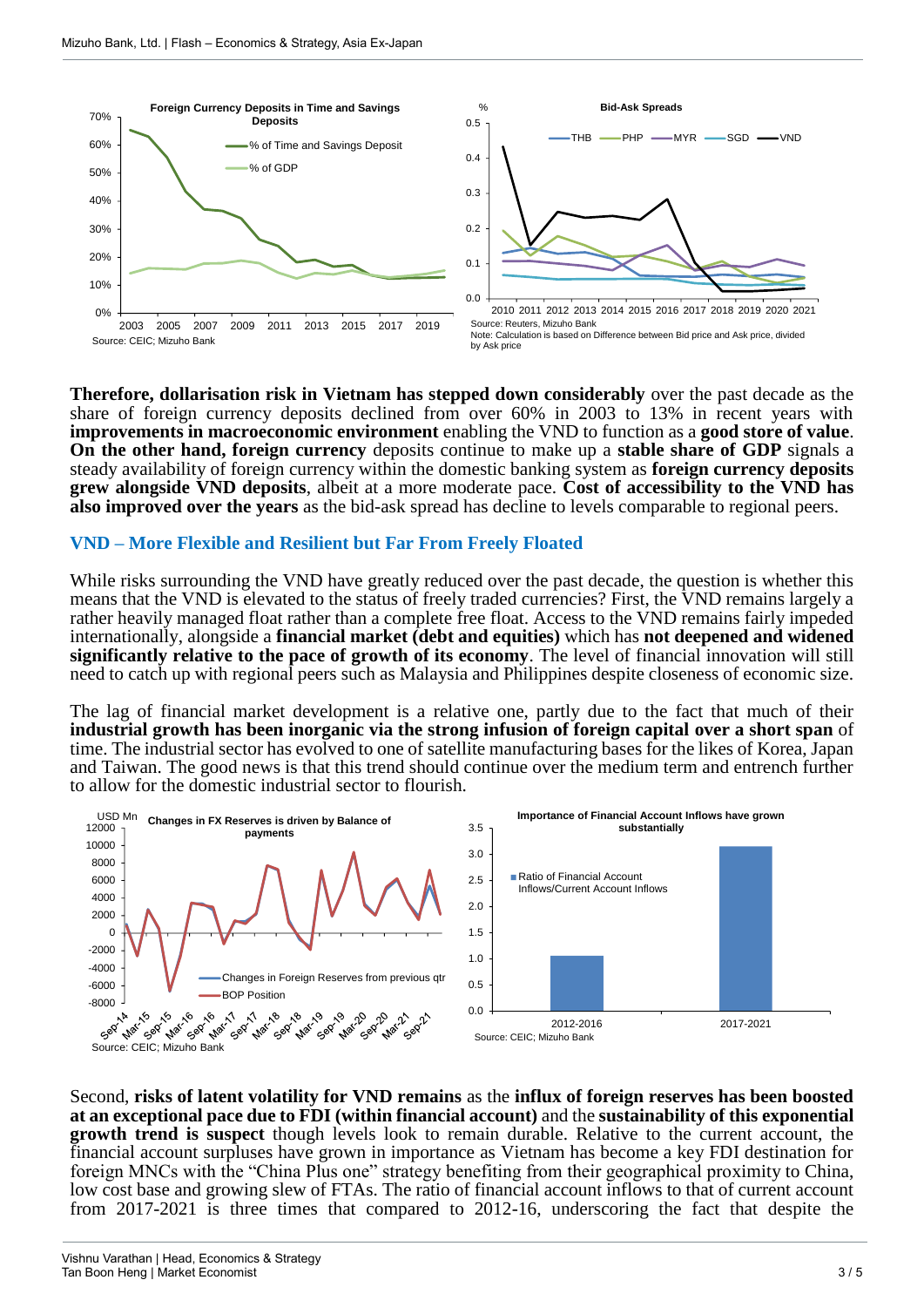establishment of MNCs production facilities in Vietnam boosting exports, the continued inflow of investments still overwhelmed.

Correcting for the trend will feed into a more robust VND. Nonetheless, a **deeper and more liquid money market alongside improved currency access would be necessary prerequisite for transitioning to a fully flexible VND that has international circulation**. This though will require the build up to a more substantial level of FX reserves as through the lens of their import needs, their foreign reserve increase thus far is milder from 2.2 months of imports in 2012 to 3.6 months in  $2021 - a\ 64\%$  rise, compared to their stock of foreign exchange reserves which has accelerated from about US\$20bn in 2012 to almost US\$110bn at the end of 2021 – a ten-fold increase. These conditions will naturally require the passage of time and continued institutional reforms to ensure permanence of VND stability.